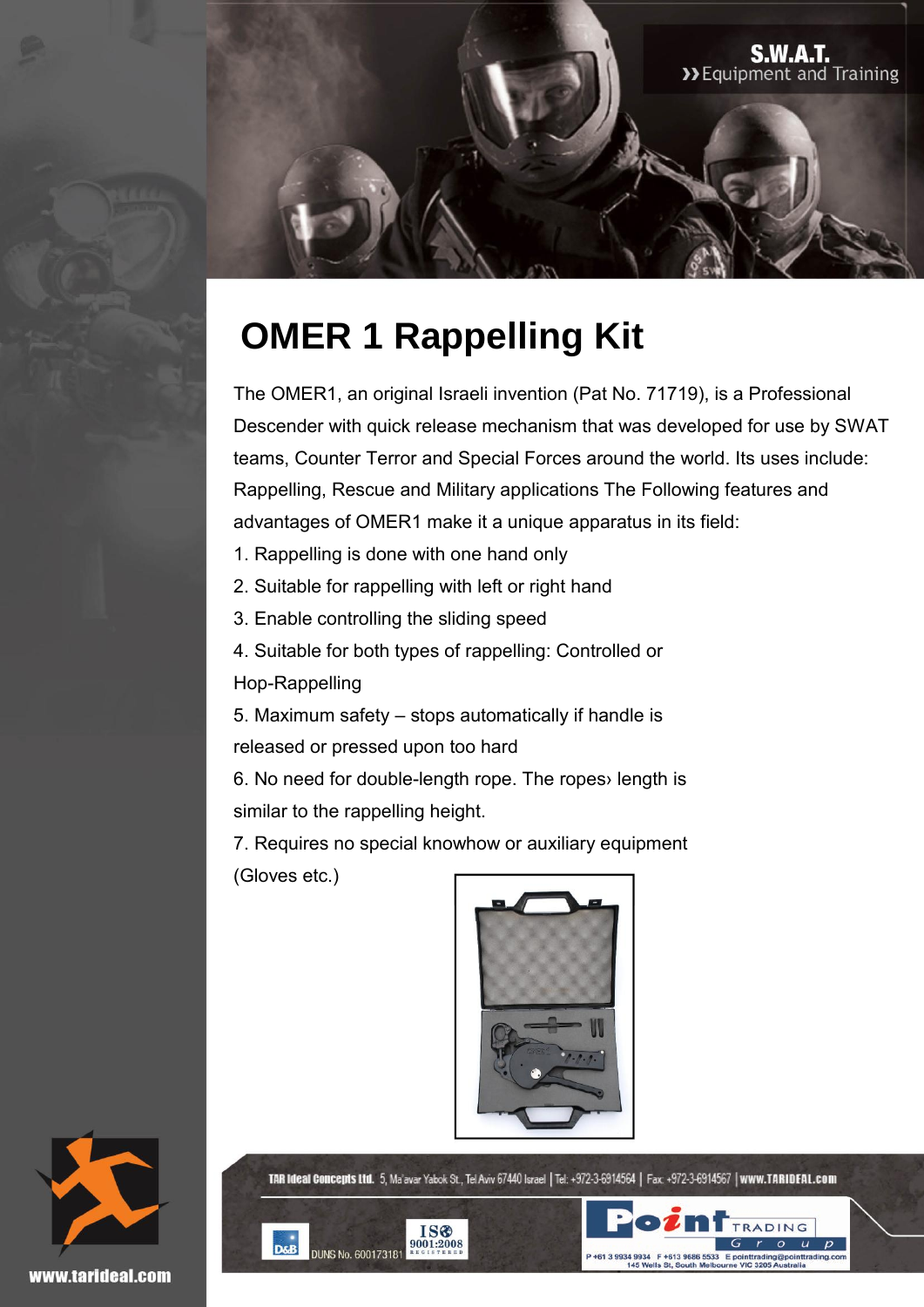

## **Specifications:**

- ► Weight: 850 gr.
- ► Material: Aluminum 6061-T6
- ► Sizes: 10.4 x 2.5 x 27 cm
- ► Finish: Black anodize
- ►Approved for use with up to 1,000 kg load
- ►Composed of 3 main parts: base, cover and activation handle
- ▶3 rubbing-pins at the base allow controlling the sliding speed

## **Affixing Apparatus:**

►Foldable 90° affixing apparatus for flat roofs / where there is no anchoring for ropes

- ►Fast Tactical deployment
- ►L-Shaped locking device
- ►Anti-Skid Rubber sole
- ►Comes with a counter-beam for off-the-window sliding



**OMER 1 Rappelling Device in Action** 



www.tarideal.com

TAR Ideal Concepts Ltd. 5, Ma'avar Yabok St., Tel Aviv 67440 Israel | Tel: +972-3-6914564 | Fax: +972-3-6914567 | www.TARIDEAL.com